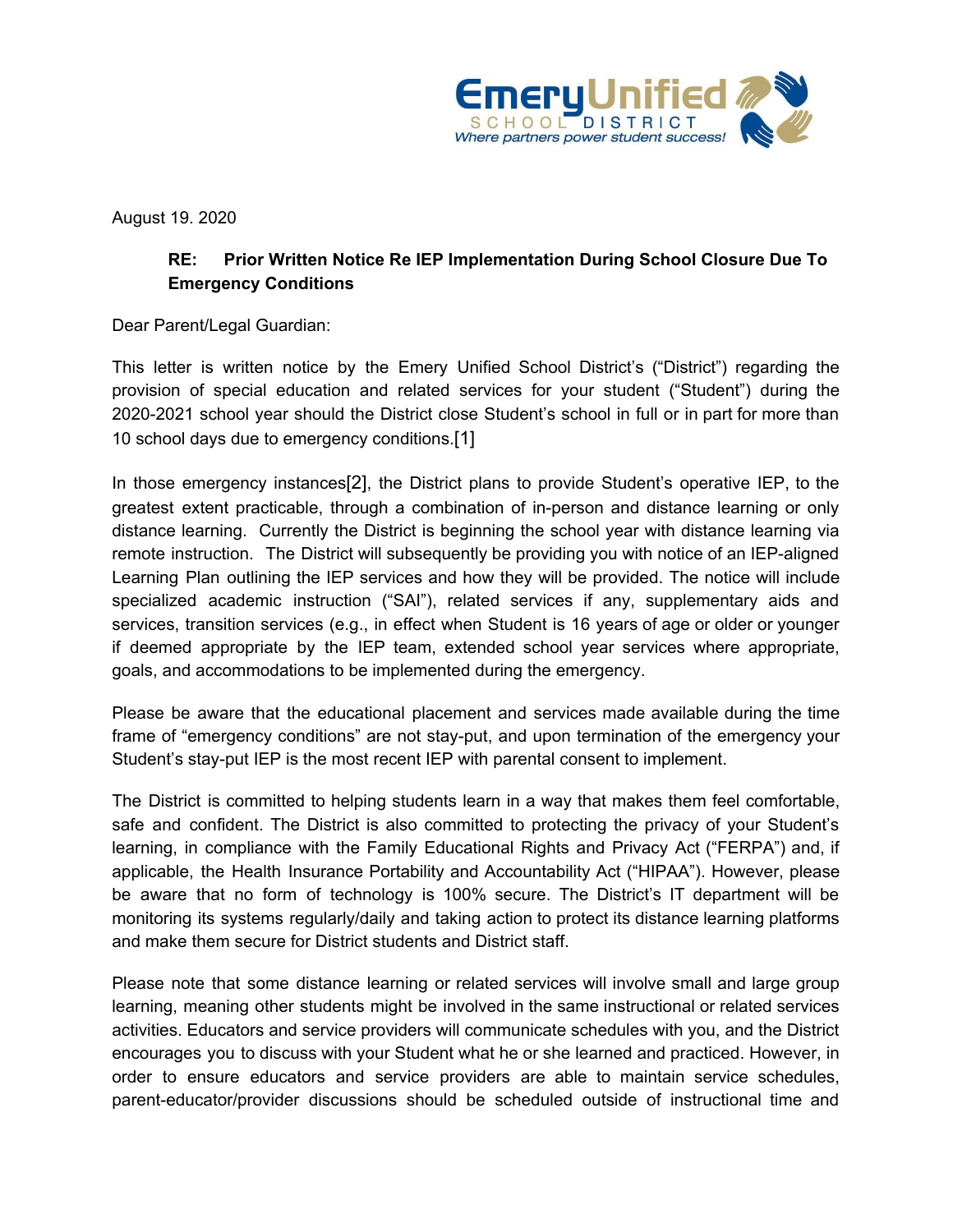

impromptu discussions before or after distance learning or related services should be avoided. If you have concerns about your Student's ability to participate effectively in distance learning sessions, please let the service provider know.

In making its determination, the District reviewed and considered the following:

● Recommendations from the Office for Civil Rights of the U.S. Department of Education,

- Recommendations from the Centers for Disease Control and Prevention,
- Recommendations from the California Department of Education,
- Recommendations from State and Local Departments of Public Health,
- Executive Orders from the Governor,
- Recommendations from local governmental agencies,
- Recommendations from the District's Governing Board of Education,
- Student's most recent IEPs, and
- All other relevant information available to the District.

Finally, please be advised that the parents of a child with a disability have protection under the federal parental rights and procedural safeguards set forth in Title 34 C.F.R. Part 300. Enclosed you will find a copy of those parental rights and procedural safeguards. The sources which you may contact to obtain assistance in understanding the provisions of the enclosed procedural safeguards are:

California Department of Education

1430 N Street

Sacramento, CA, 95814

(916) 319-0800

North Region SELPA